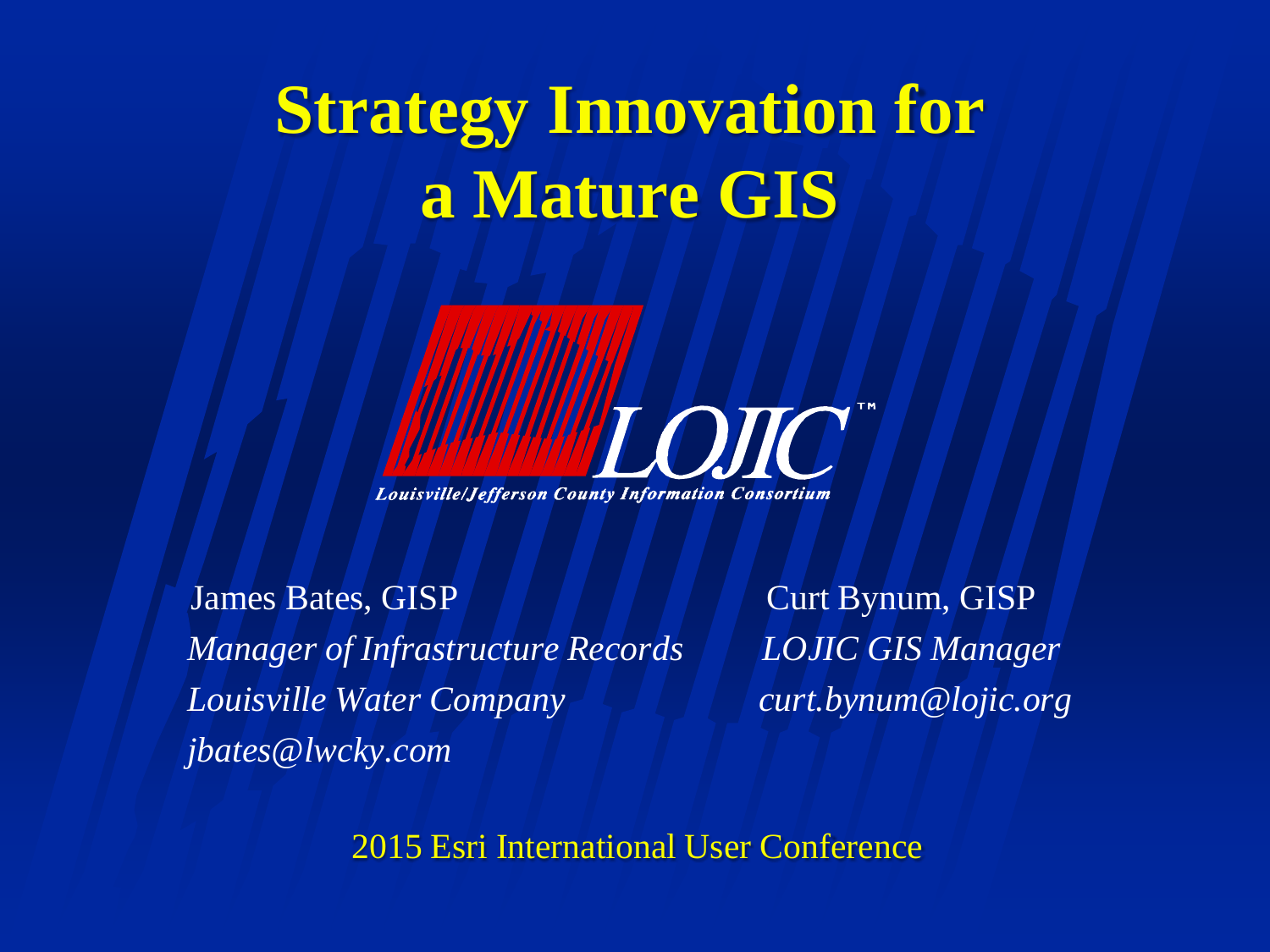## **LOJIC Strategy Innovation:**

- Who?…*background and current state of LOJIC*
- Why?…*purpose of the S.I. effort*
- How?…*S.I. process, players, products*
- What?…*outcomes and recommendations*
- When?…*next steps*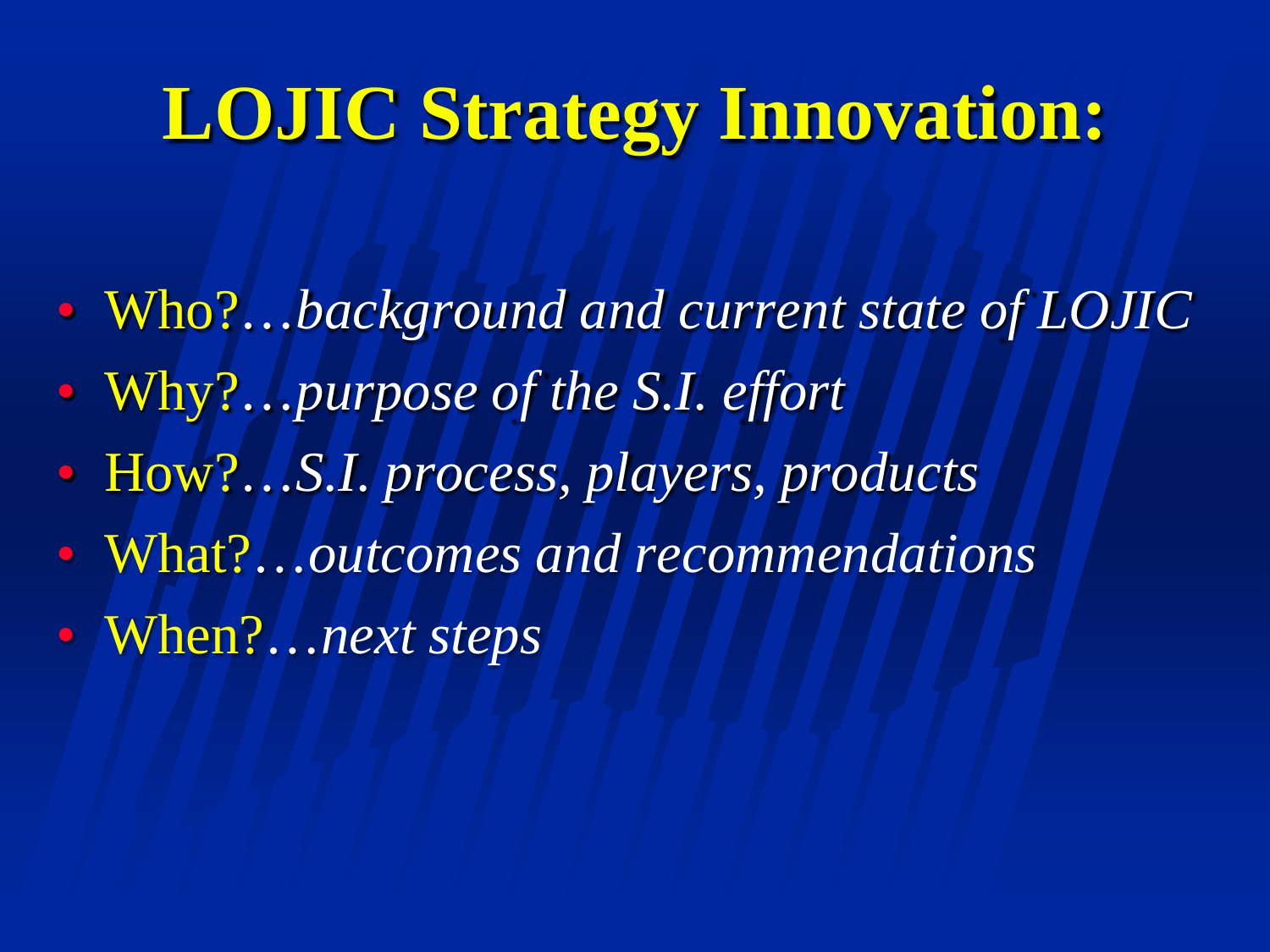## **What is LOJIC ?**

*Louisville/Jefferson County Information Consortium*

- Partnership*...formed in late 1980's with mission to build and maintain a comprehensive GIS for the Metro Louisville, KY region.*
- System*... IT architecture, web services, applications, 650+ shared spatial databases.*
- People*...core technical support staff and near 400 users across all local agencies and utilities.*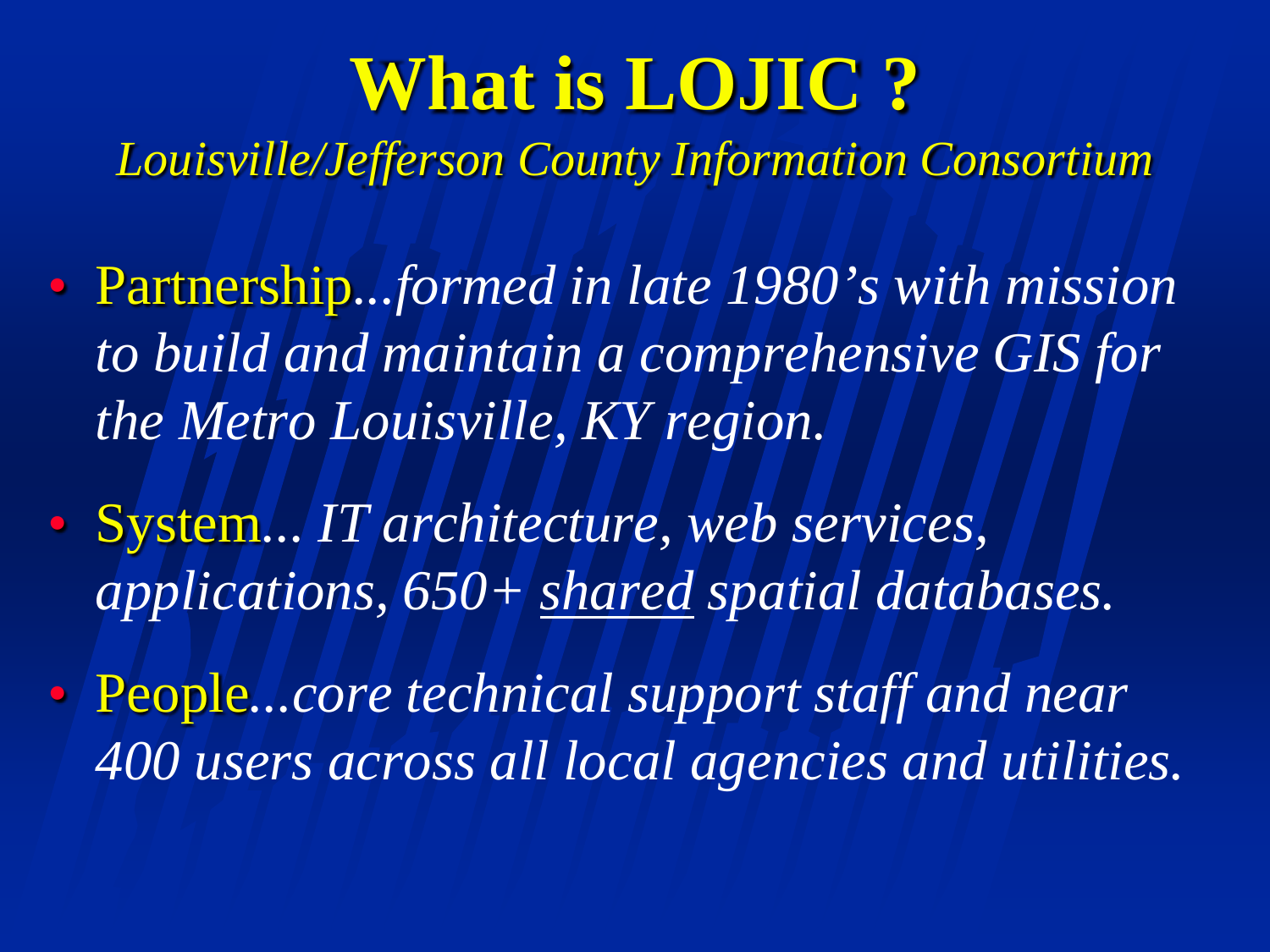#### LOJIC Partners

Louisville Metro Government Property Valuation Administrator Metropolitan Sewer District Louisville Water Company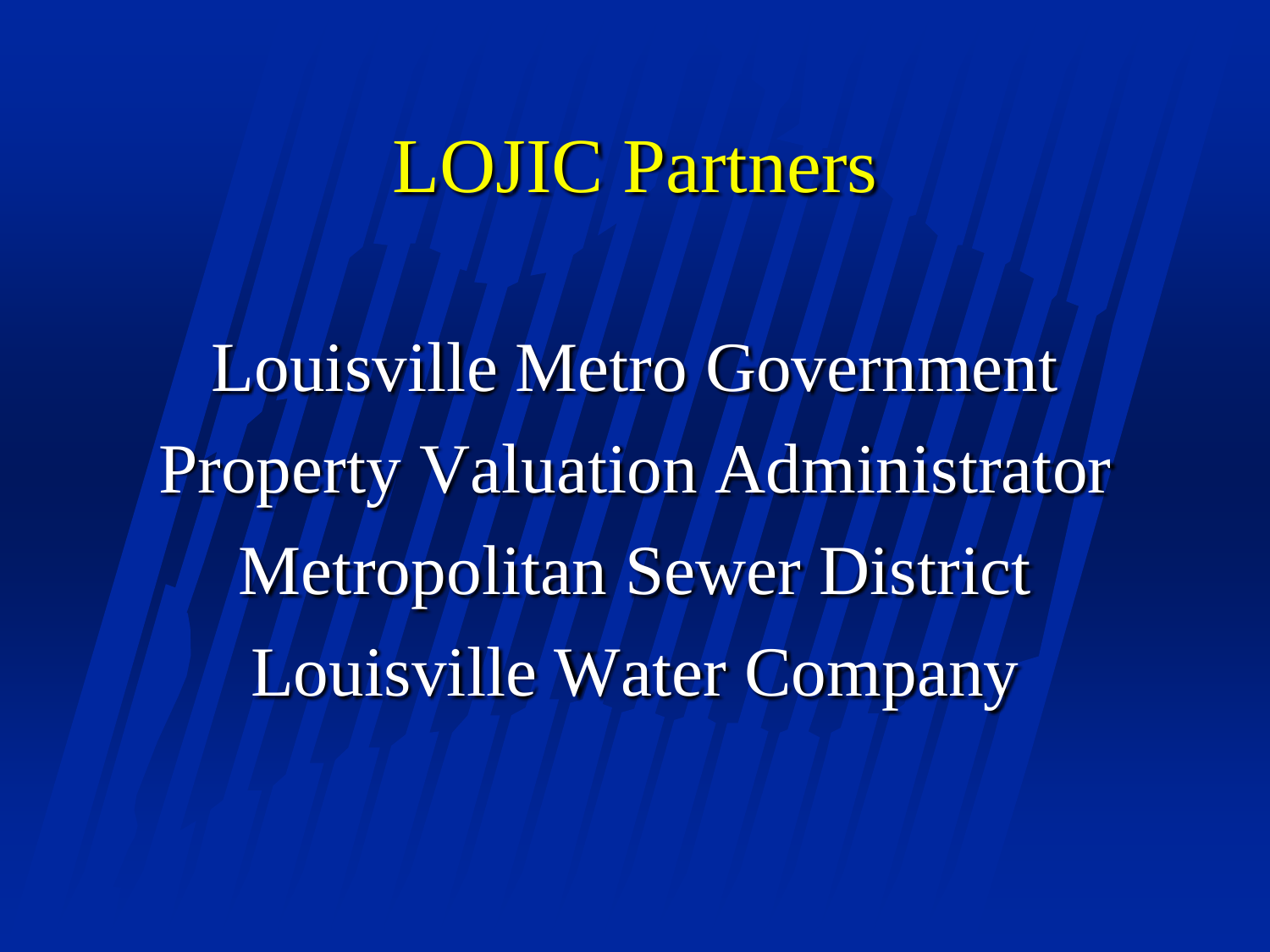### **LOJIC "Subscribers"**

LG&E / KU TARC KIPDA Seven County Services Jefferson County Public Schools University of Louisville Courier-Journal Buechel Fire District Jeffersontown Fire District Lyndon Fire District Middletown Fire District Bullitt County Government Oldham County Government Louisville Metro Housing Authority Kentucky Transportation Cabinet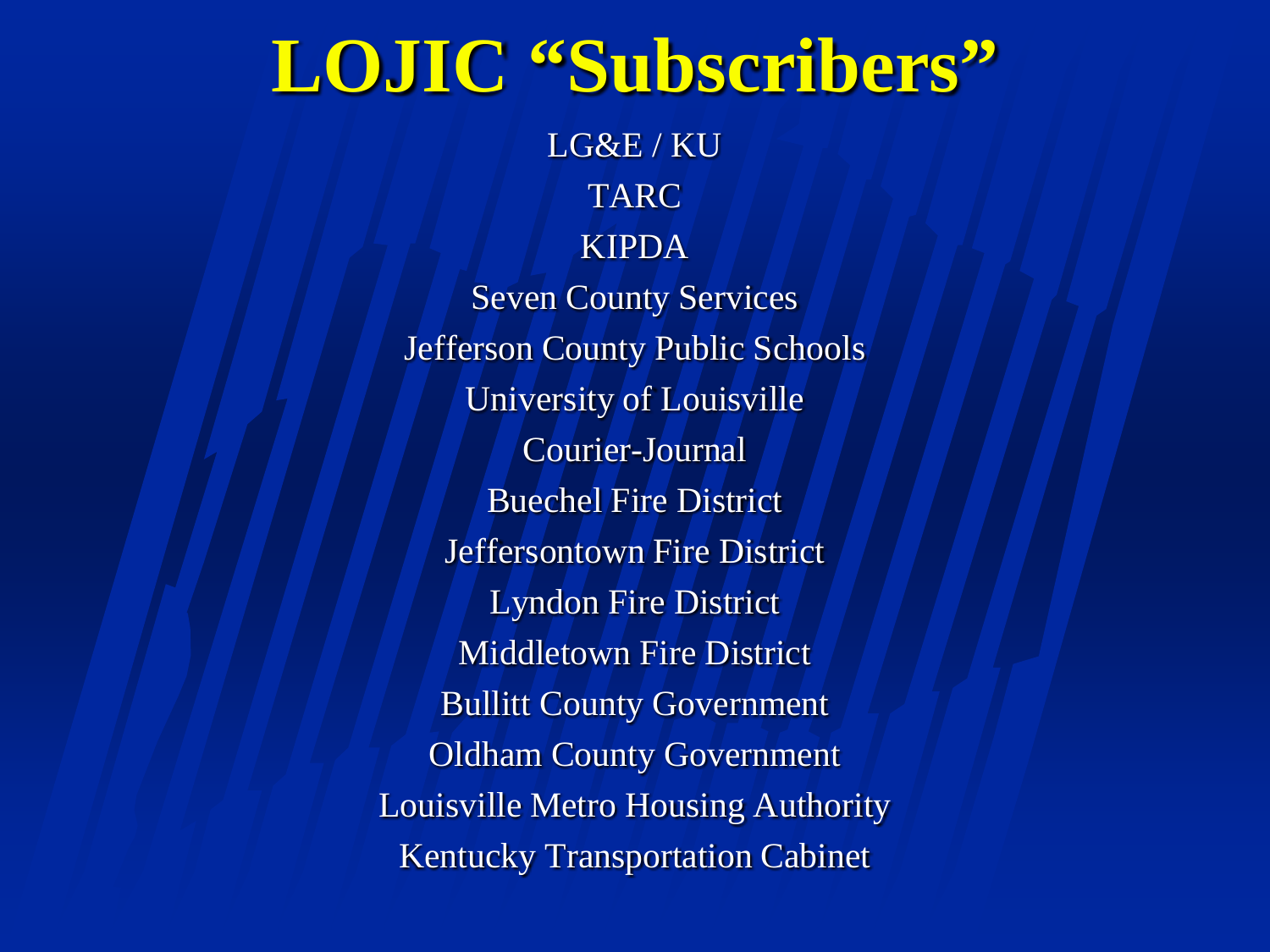Our shared LOJIC GIS has hundreds of users across the Metro community

- Technical Staff
- Power Users
- General Users
- Licensees
- Public Users

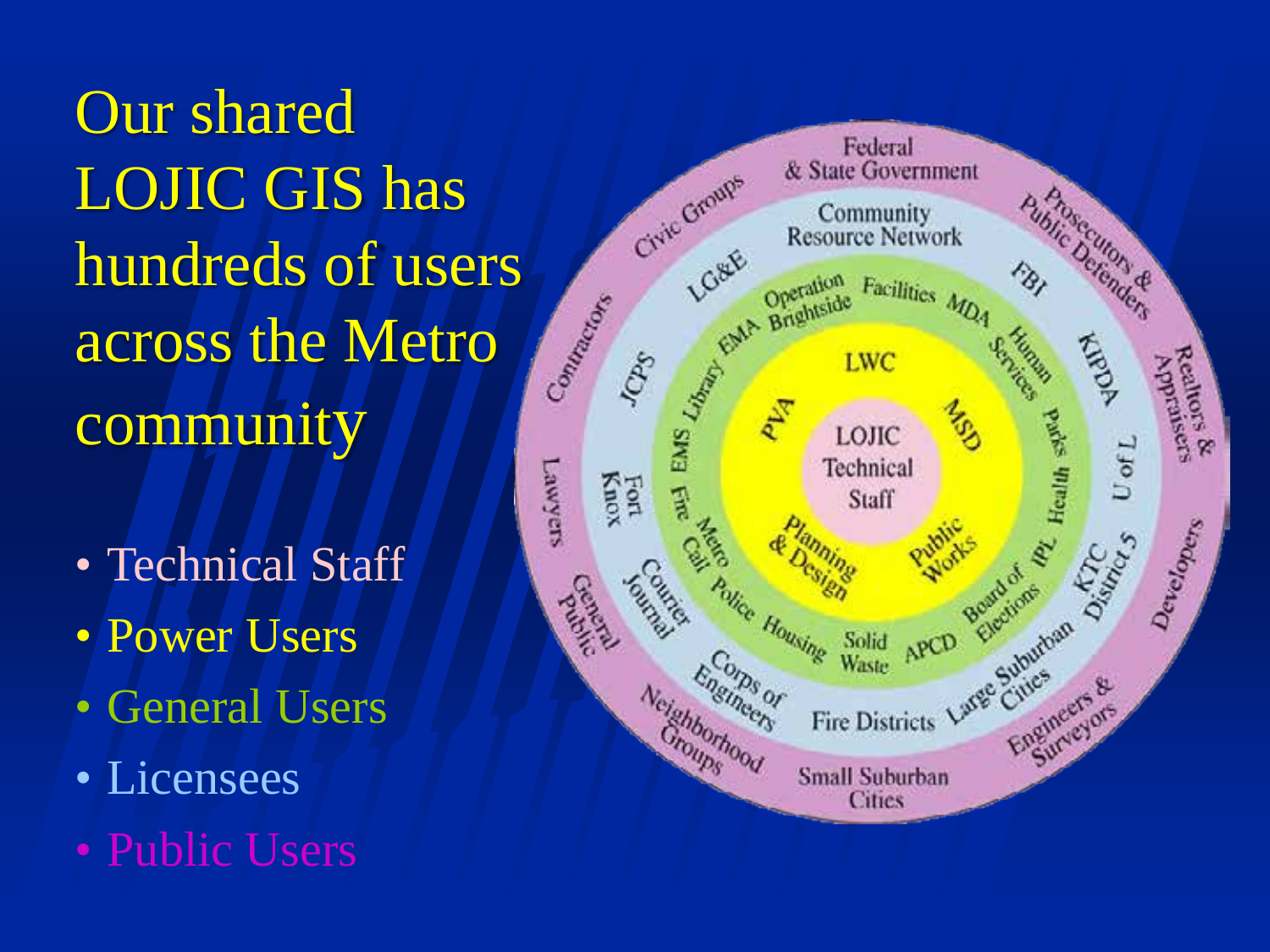#### **We use LOJIC GIS for daily work...**

- Shared geospatial data "warehouse"
- Addressing
- Emergency response
- Asset management
- Public access
- Spatial analysis
- Rapid response for information
- Modeling
- Maps, maps, maps...









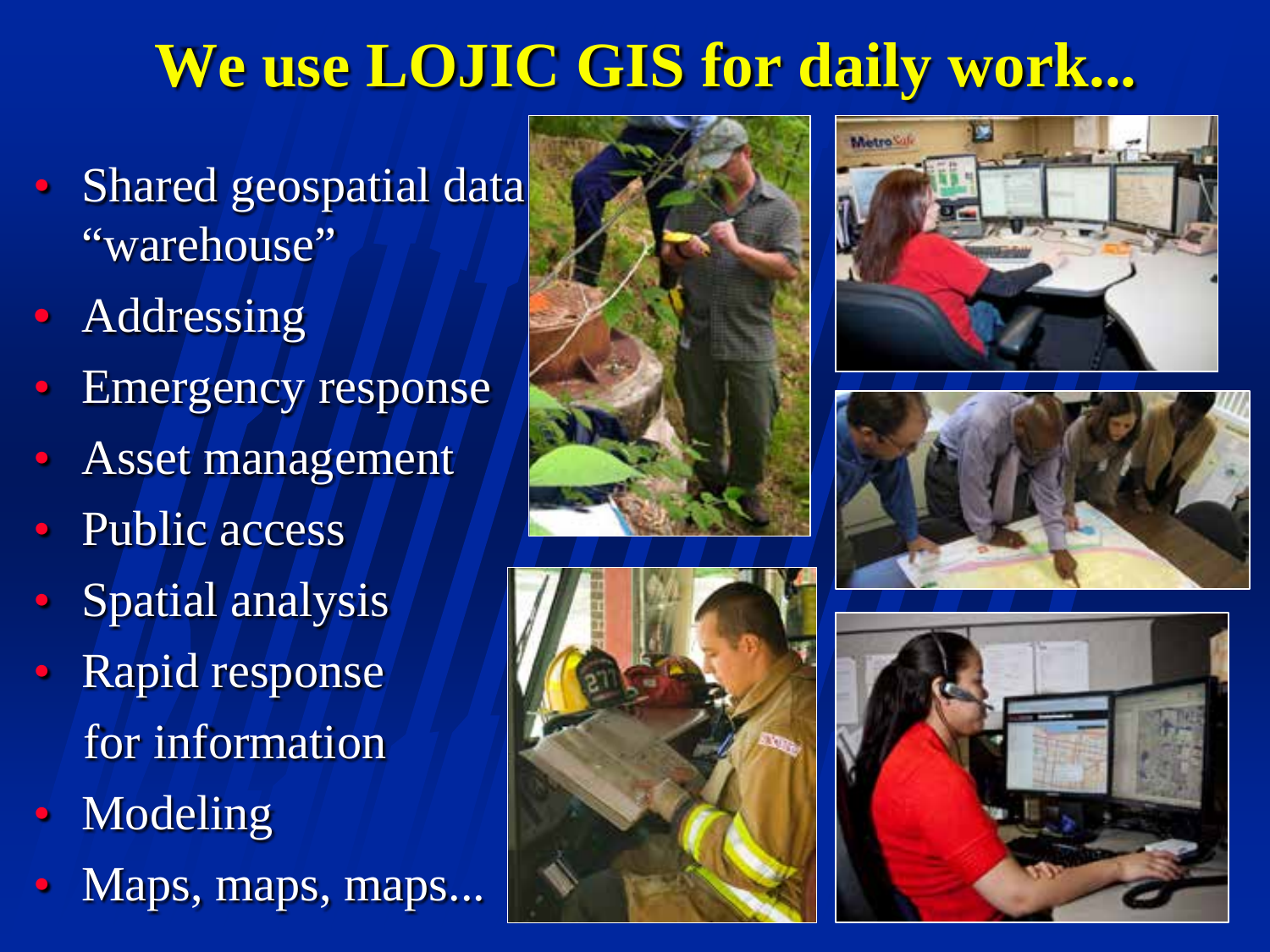### What is LOJIC ?

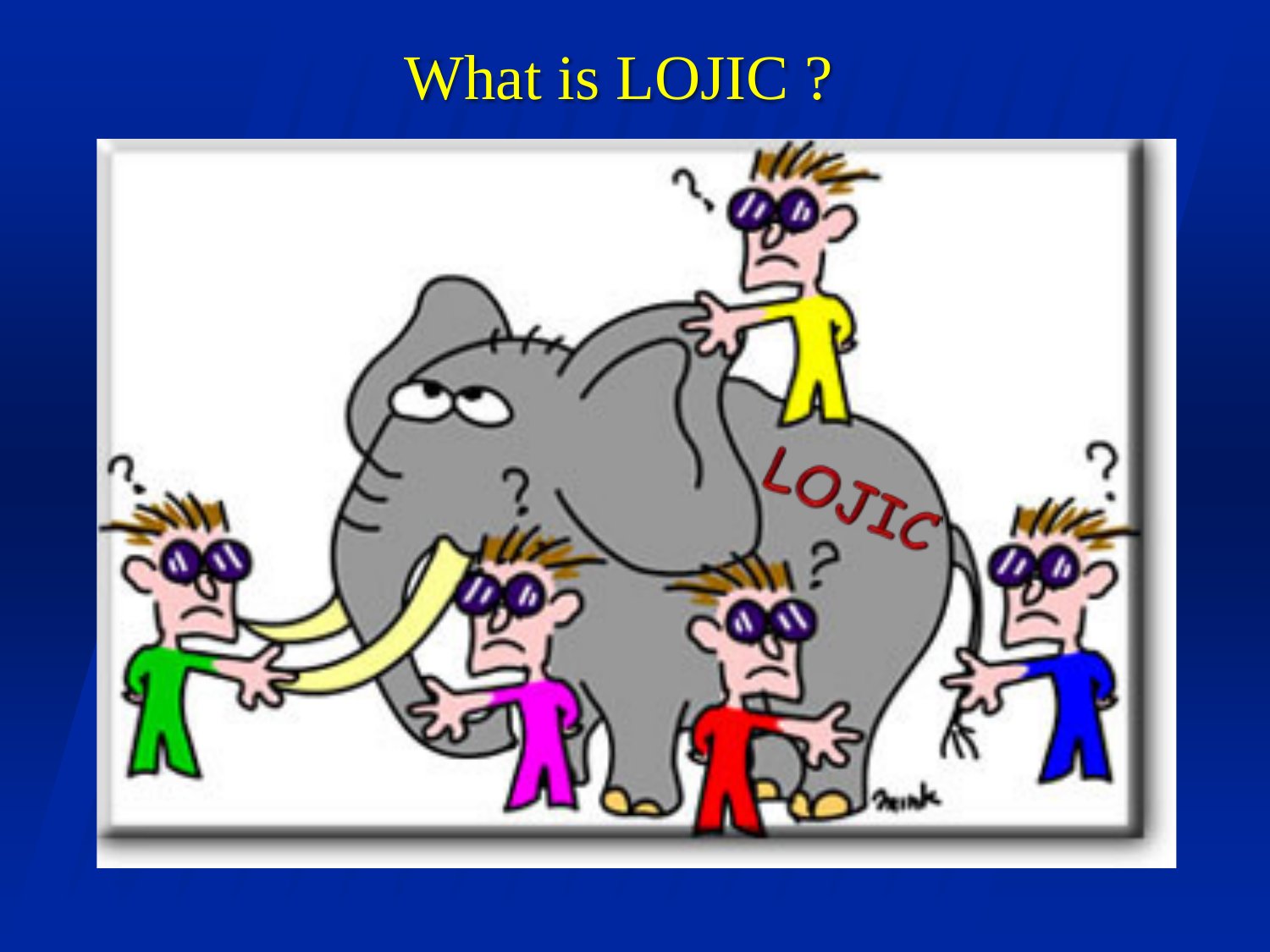**Purpose of Strategy Innovation** • Ch-ch-ch-changes… ü Metro government merger (2003) ü Political, funding, technology, personnel ü GIS first a proprietary "boutique" technology…now integrated/interfaced with mainstream IT…(sort of) ü GIS was desktop, gov't-centric luxury…now webbased, global, personal necessity ü "User community" grew from a few gov't staff to all citizens everywhere all the time **ü** Fee-based data to Open Data entrepreneurship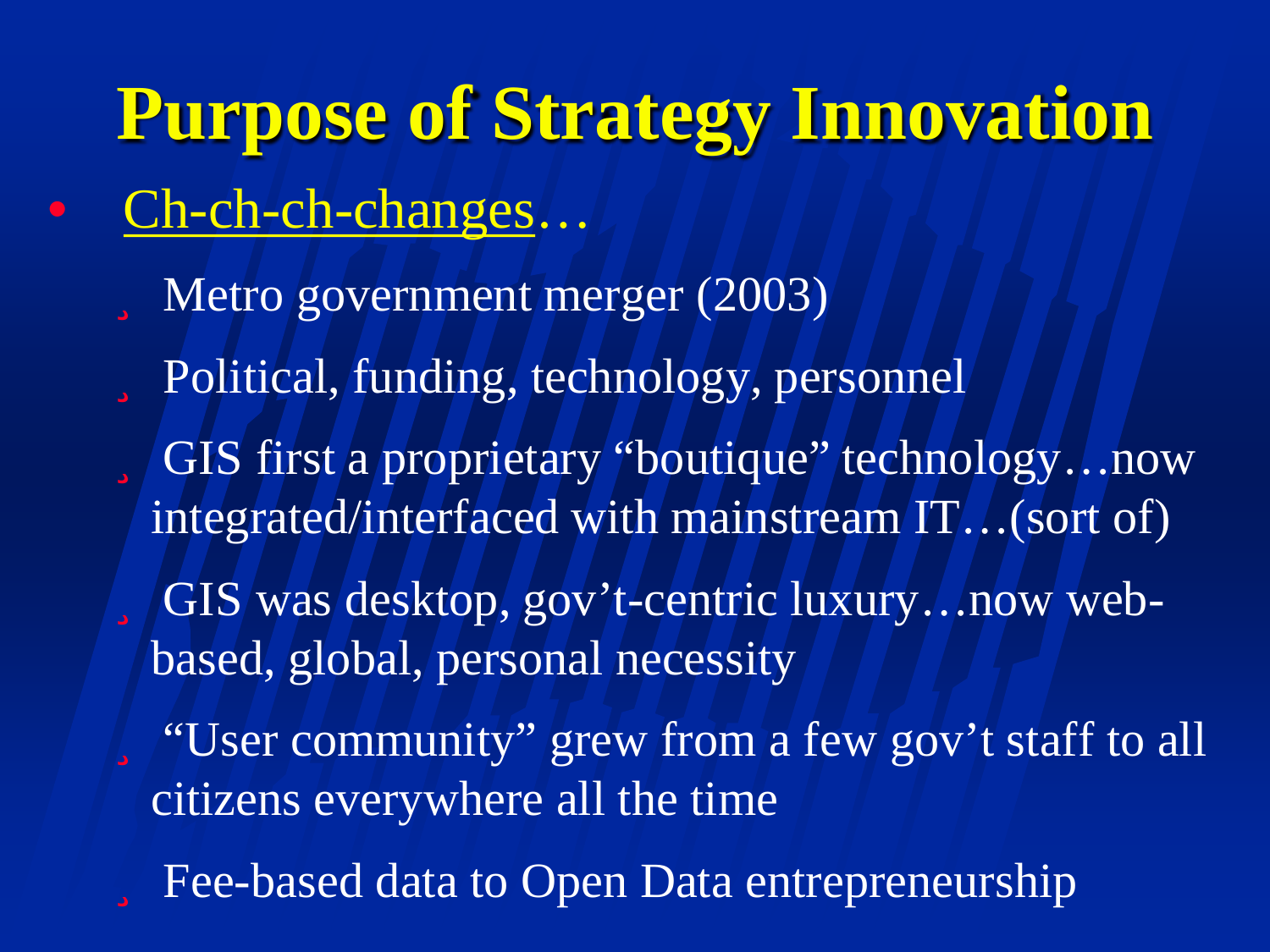**Purpose of Strategy Innovation** • Signs, signs, everywhere a sign… ü Need knowledgeable users…AND decision makers. ü We're doing well…but taken for granted. ü Perception..."Google is free…why are we paying LOJIC?" ü Let's see what the neighbors are doing. ü What we have here is a lack of communication. ü We've done this so long, are we doing things right? üAre we broken…just need a tune-up?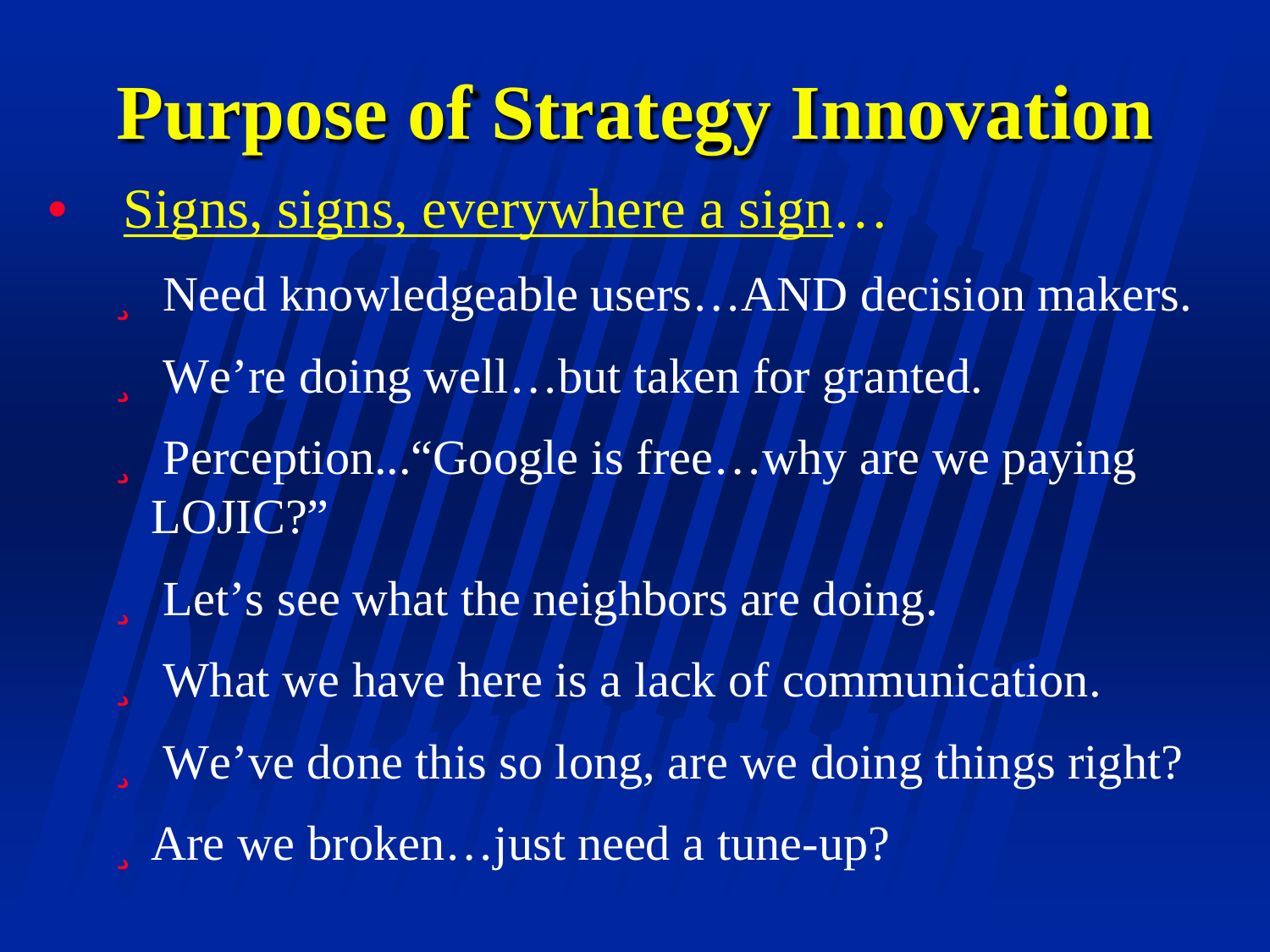### **LOJIC Strategy Innovation Team**

- Chartered by LOJIC Policy Board in June 2014.
- Tasked with evaluating LOJIC's current status and opportunities for innovation in governance, structure funding, technology and staffing.
- Goals to identify and investigate prospects for enhancing/expanding provision of data, applications and other geospatial services.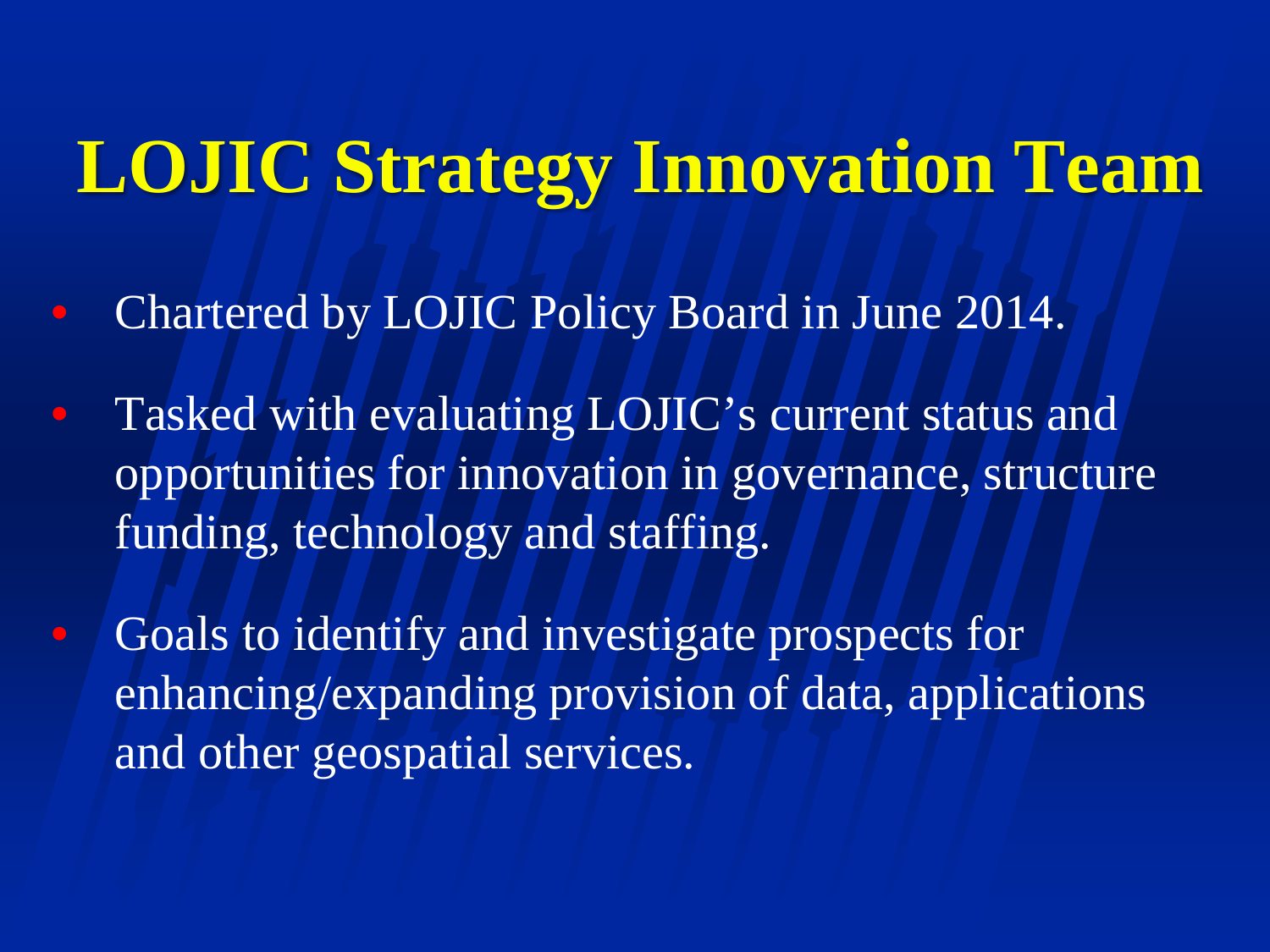## **LOJIC Strategy Innovation Team**

- Curt Bynum, *LOJIC Manager*
- James Bates, *LWC Infrastructure Records Manager*
- Jane Poole, *LOJIC Customer Support Administrator*
- Julie Buckler, *MSD GIS/Records Manager*
- Sharon Meador, *Metro IT Manager*
- Debbie Lowery, *Metro Performance Improvement/ Outreach Manager*
- Jay Mickle, *PVA Mapping/GIS Director*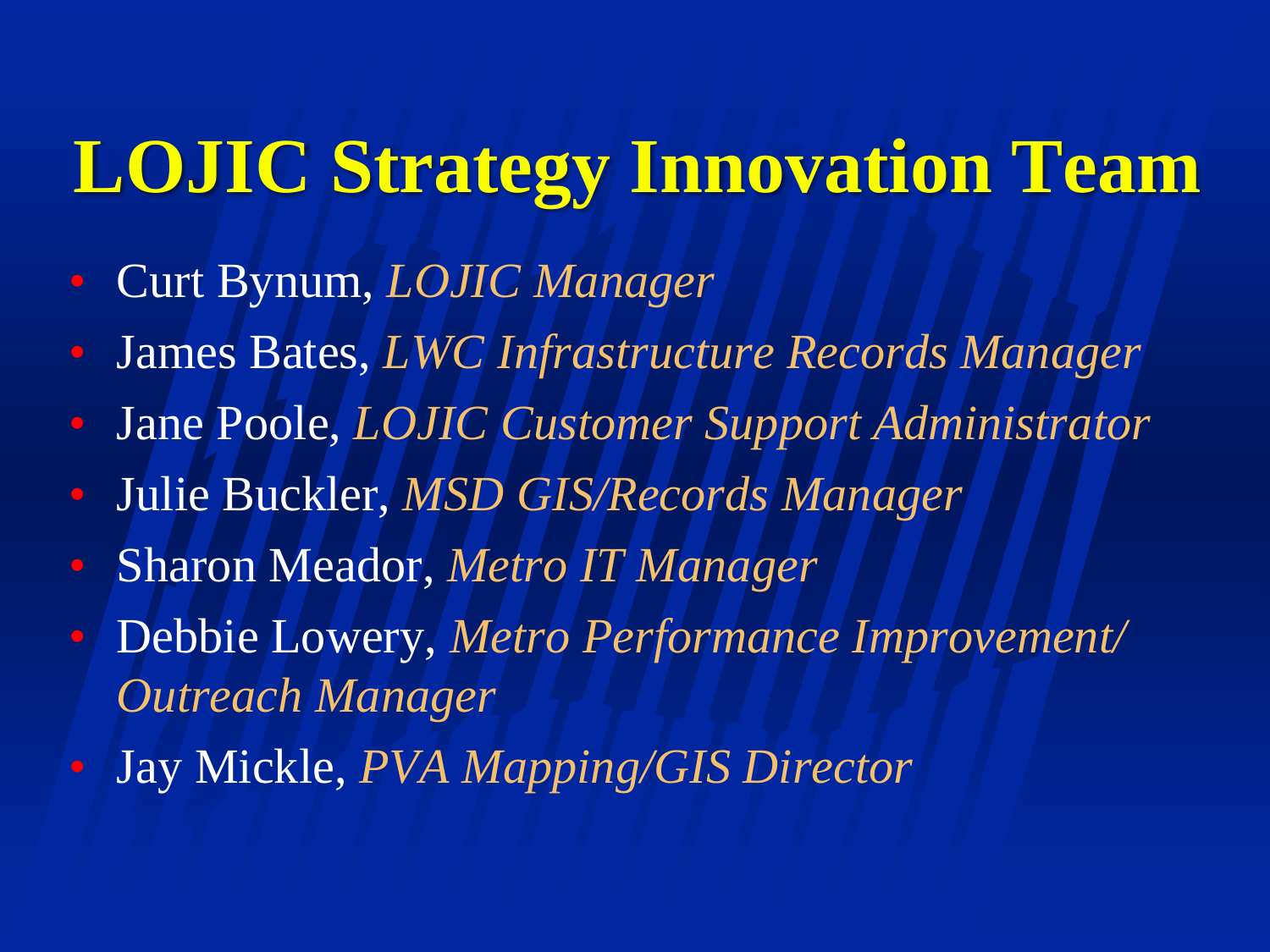# **LOJIC Strategy Innovation**

### Goals:

ü Identify new opportunities for developing/marketing LOJIC data and services.

ü Identify new opportunities for developing internal/external LOJIC applications.

ü Identify sustainable governance, organizational structure and funding options for LOJIC.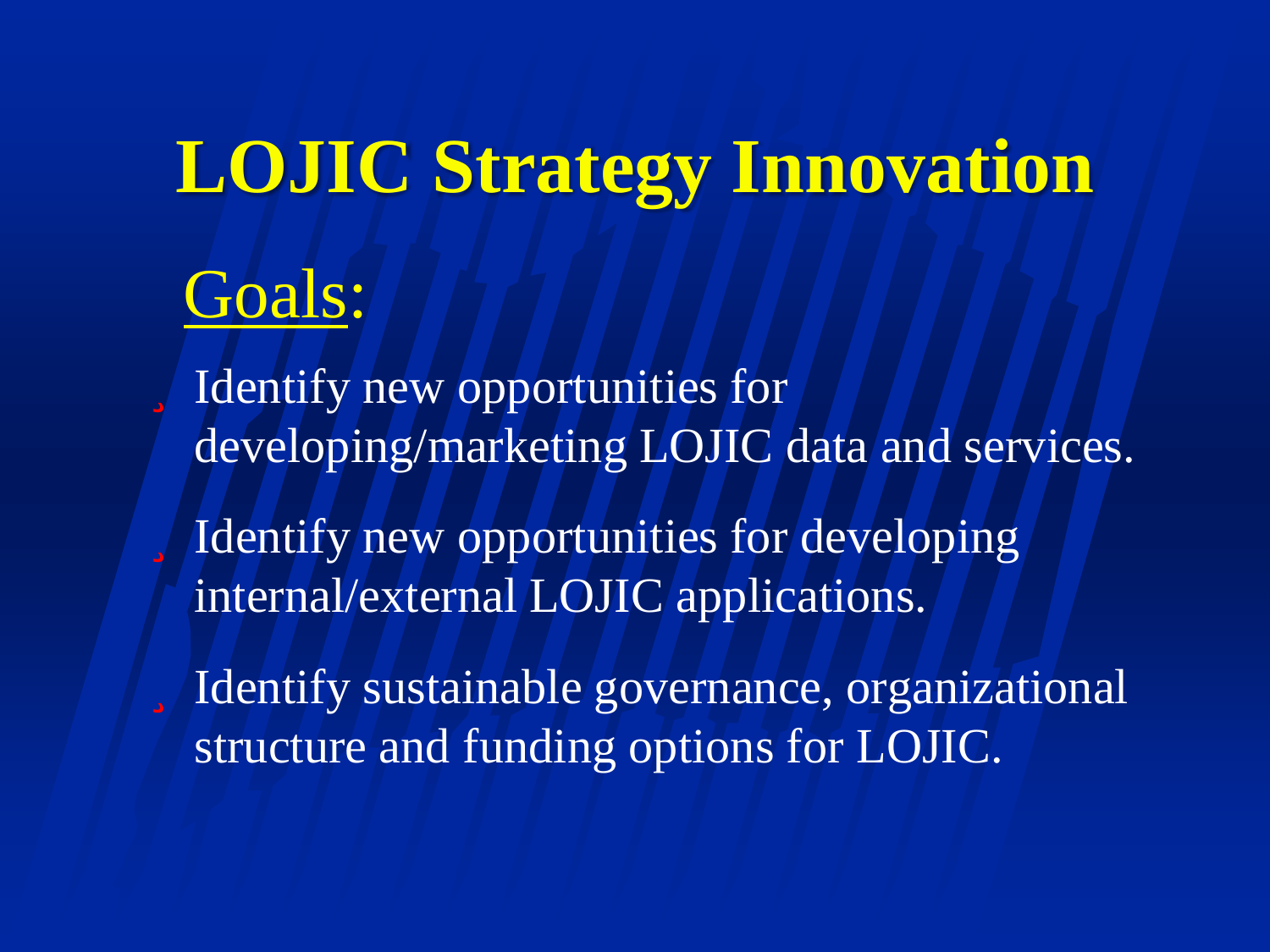## **Strategy Innovation…**

… a market-centric method for creating a portfolio of new, innovative opportunities as the basis for a new/different strategic direction for an organization.

Discovery Phase Creating Phase Mapping Phase



A New Way of Linking Creativity and Strategic **Planning to Discover Great Business Opportunities**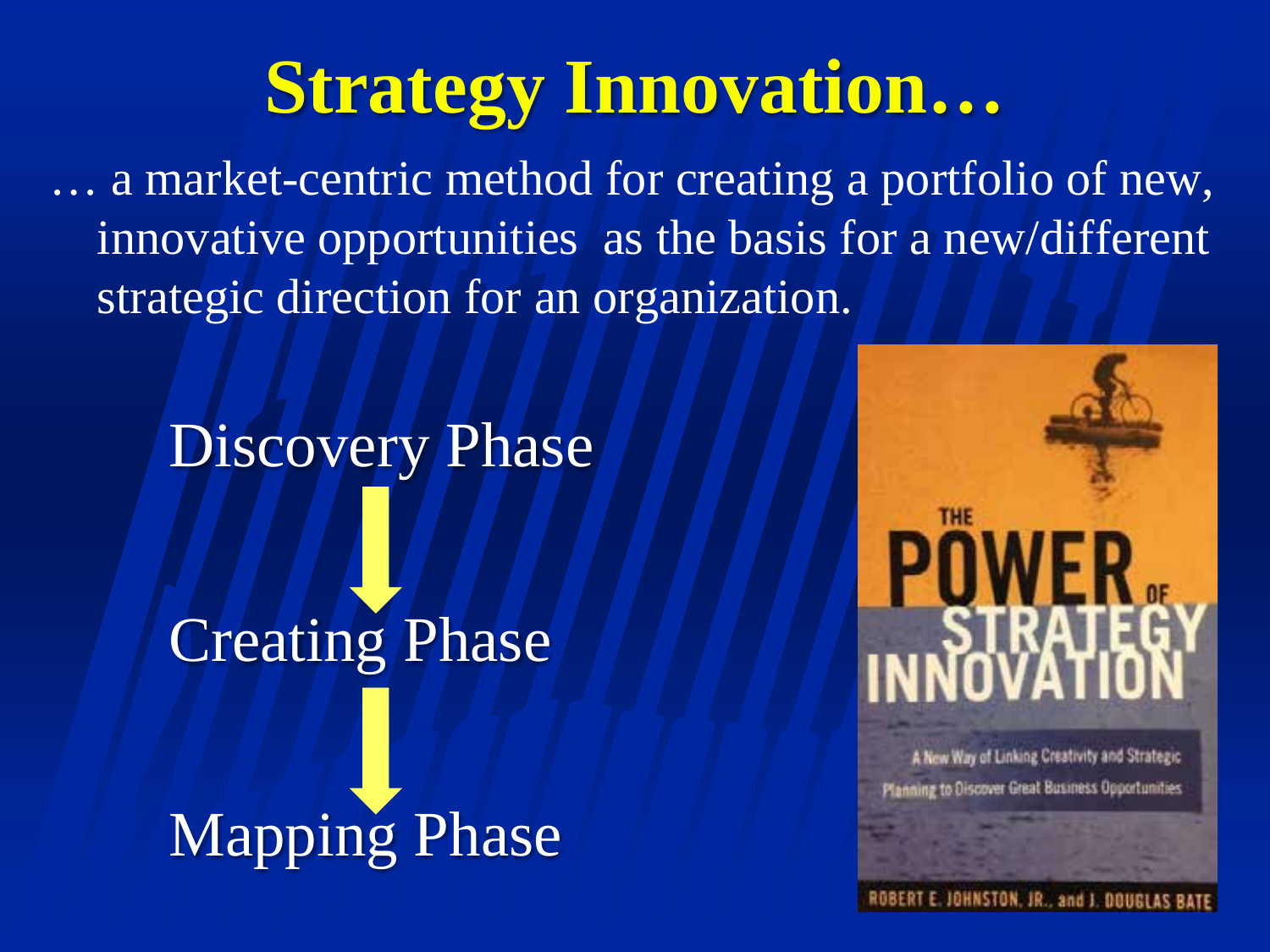## **Discovery Phase**

• Assessed the current state of LOJIC via... ü Partner-specific self-assessments ü Internal and external user surveys and discussion forums ü Consultant assessment of LOJIC status (Croswell-Schulte) ü GIS Capability Maturity Model Assessment (GIS CMM**)** • Assessed current state and trends in GIS and IT ü Interviews with industry leaders/visionaries ü Esri, open data advocates, local leaders, CIOs, consultants • Assessed GIS Best Practices ü National GIS Best Practices survey and profile (Croswell-Schulte) ü Recommendations on LOJIC governance, funding, operations improvements (Croswell-Schulte)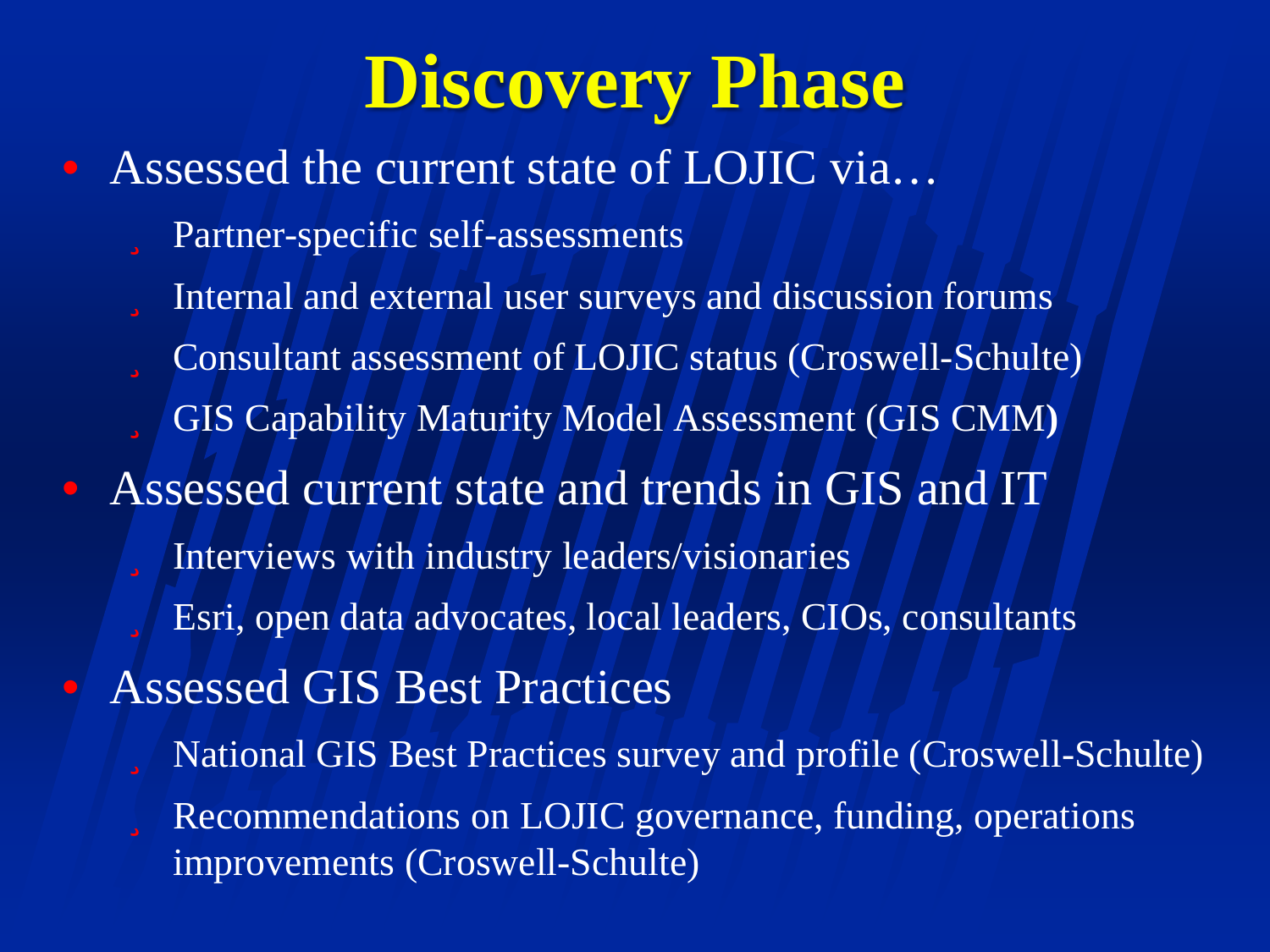## **Creating Phase**

ü Incorporated all inputs from Discovery as "food for thought"…

ü Identified and prioritized innovation for:

ü Governance, organizational structure,

- ü System architecture, data storage and accessibility
- ü Open data policies/procedures
- ü Shared funding, revenue generation, ROI

ü Brainstormed and prioritized innovation for:

- ü New and/or enhanced applications for internal/external users
- ü Branding, communications, outreach opportunities
- ü Catalog of GIS services provided to internal/external users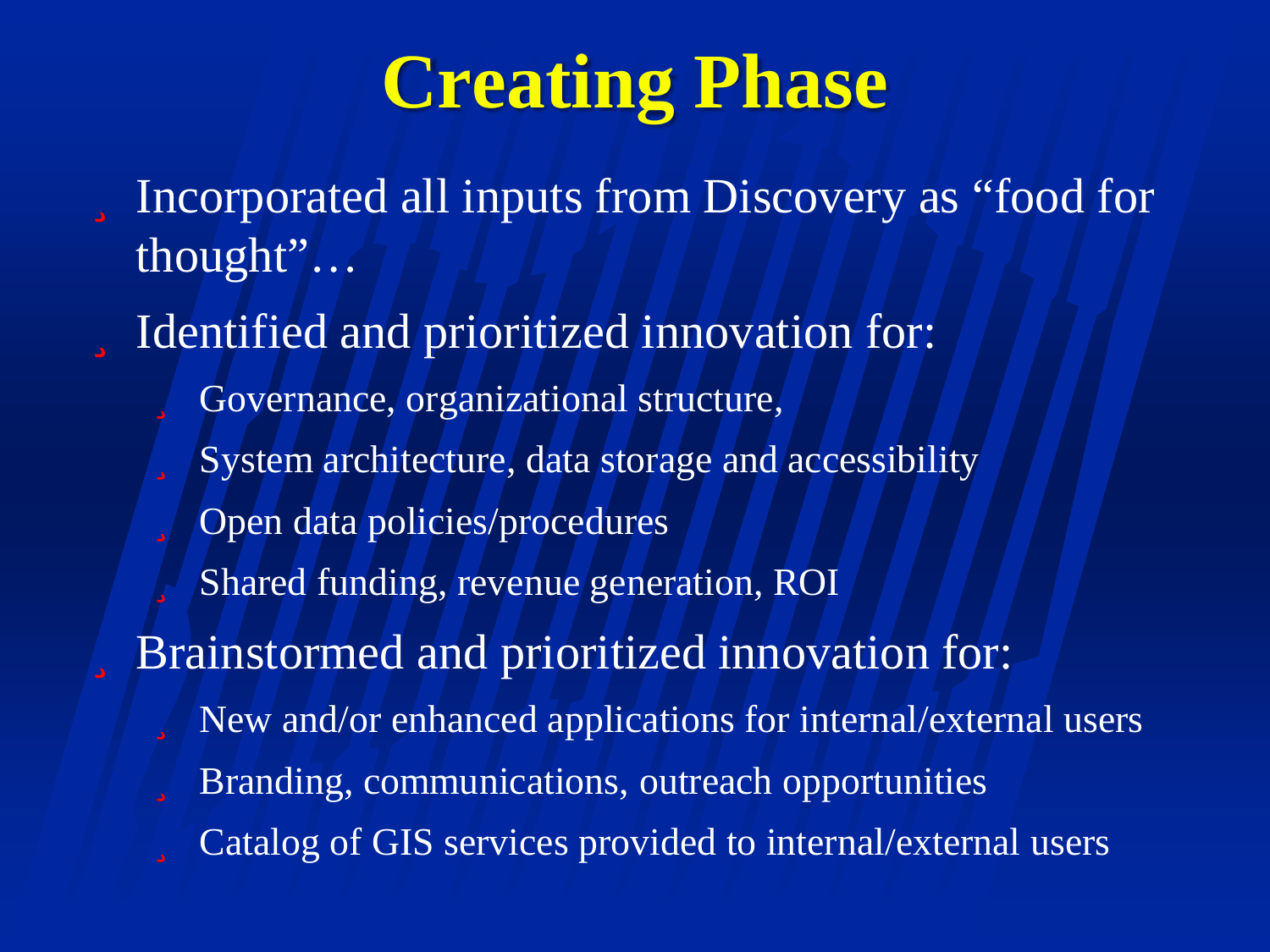# **Mapping Phase**

ü Considered 100s of ideas from Creating Phase ü Categorized, ranked, prioritized based on need, relative cost ü Examined preliminary feasibility and internal/external cost for operational recommendations ü Final recommendations to LOJIC Policy Board: ü Governance/organizational structure ü Shared funding and revenue generation ü Applications for internal/external users ü System architecture, data storage and accessibility ü Branding, education and outreach **ü** Open data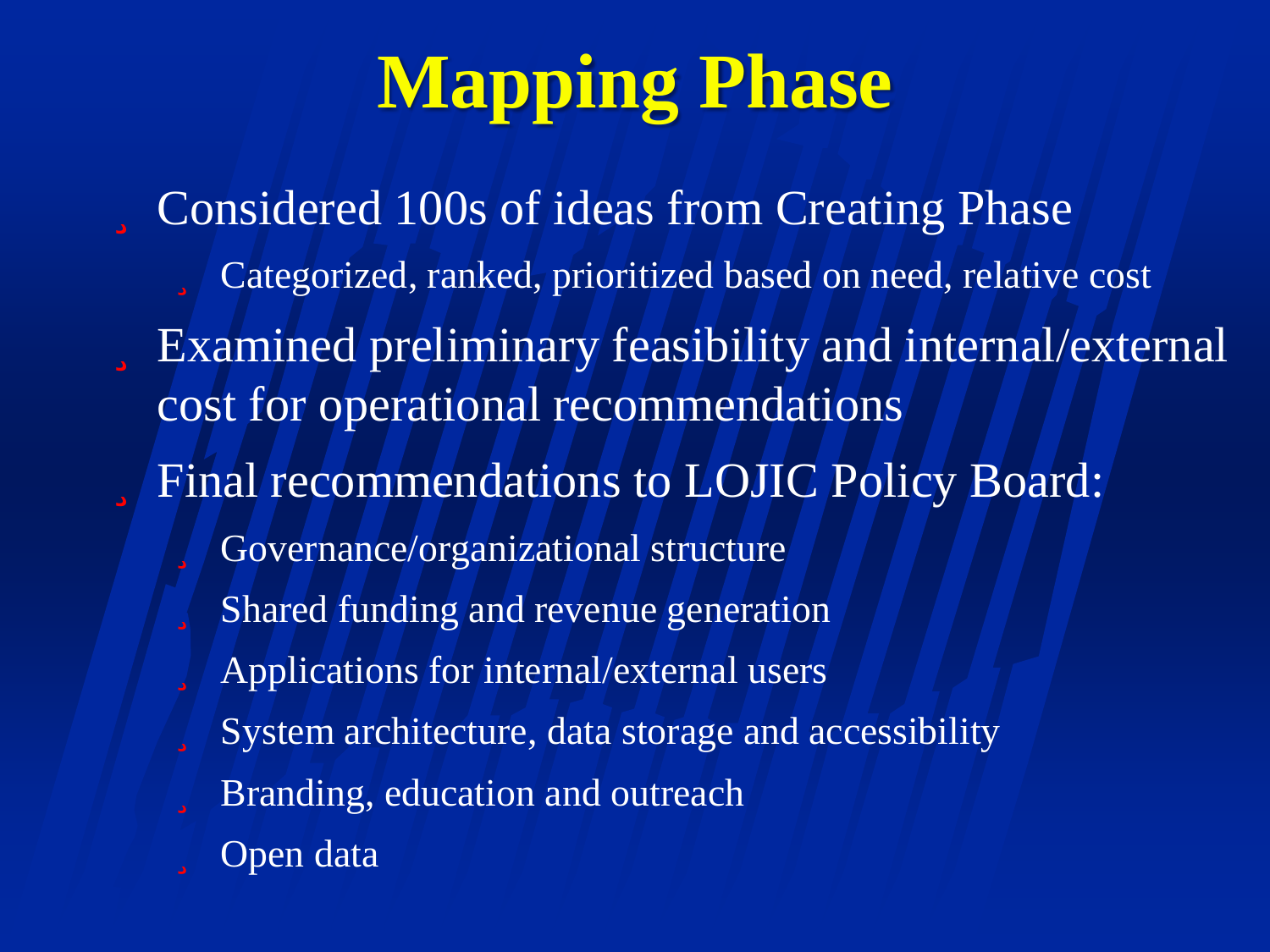### **Insider takeaways…**

ü LOJIC isn't broken…just needed a tune up.

- ü Victim of its own success; assumption by Policy Board that the ship will keep sailing without active course corrections.
- ü We've had some top-level champions, but success has been driven by the "middle", not from the "top".
- ü There's no free lunch, it's naïve to think we can ever "sell" enough products/services to make LOJIC self-sustaining.
- ü Most "payback" in municipal GIS is from working faster, smarter and collaboratively sharing resources to deliver better public service.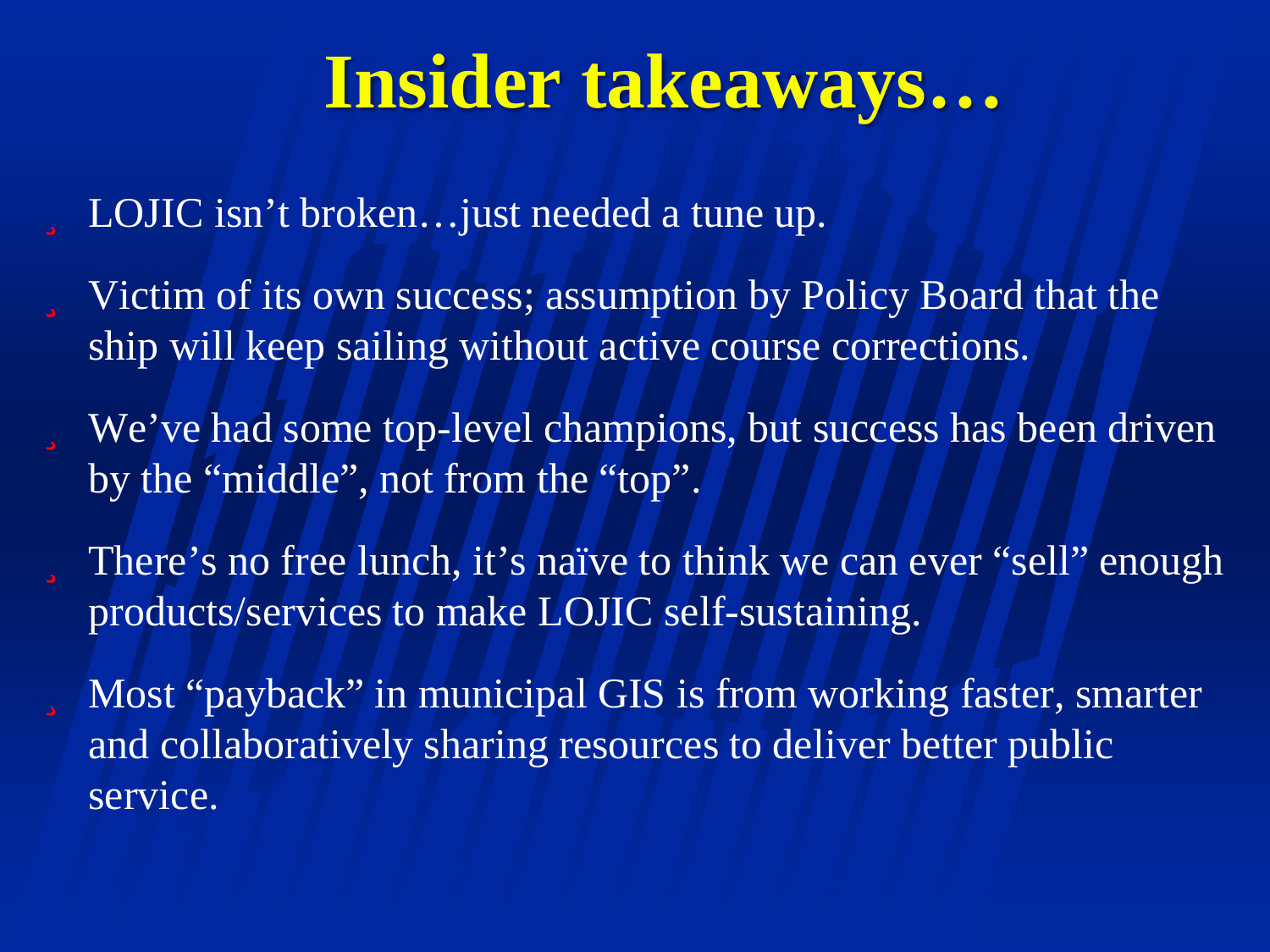## **Insider takeaways…**

- ü Individual partner ROI best generated through "multigenerational development" toward organizational goals; Partners taking ownership.
- $\ddot{\mathbf{u}}$  Generate and promote better metrics for ROI  $\&$  cost avoidance made possible with LOJIC. Advertise success.
- ü Keep partners engaged to foster the concept of T-E-A-M (Together Each Achieves More).
- ü Our partners must decide anew what LOJIC is, what we do for them and what they do for themselves.
- ü Collaborative re-examination of what your GIS does, and why it exists is not a threat. It builds bridges and is necessary for growth.